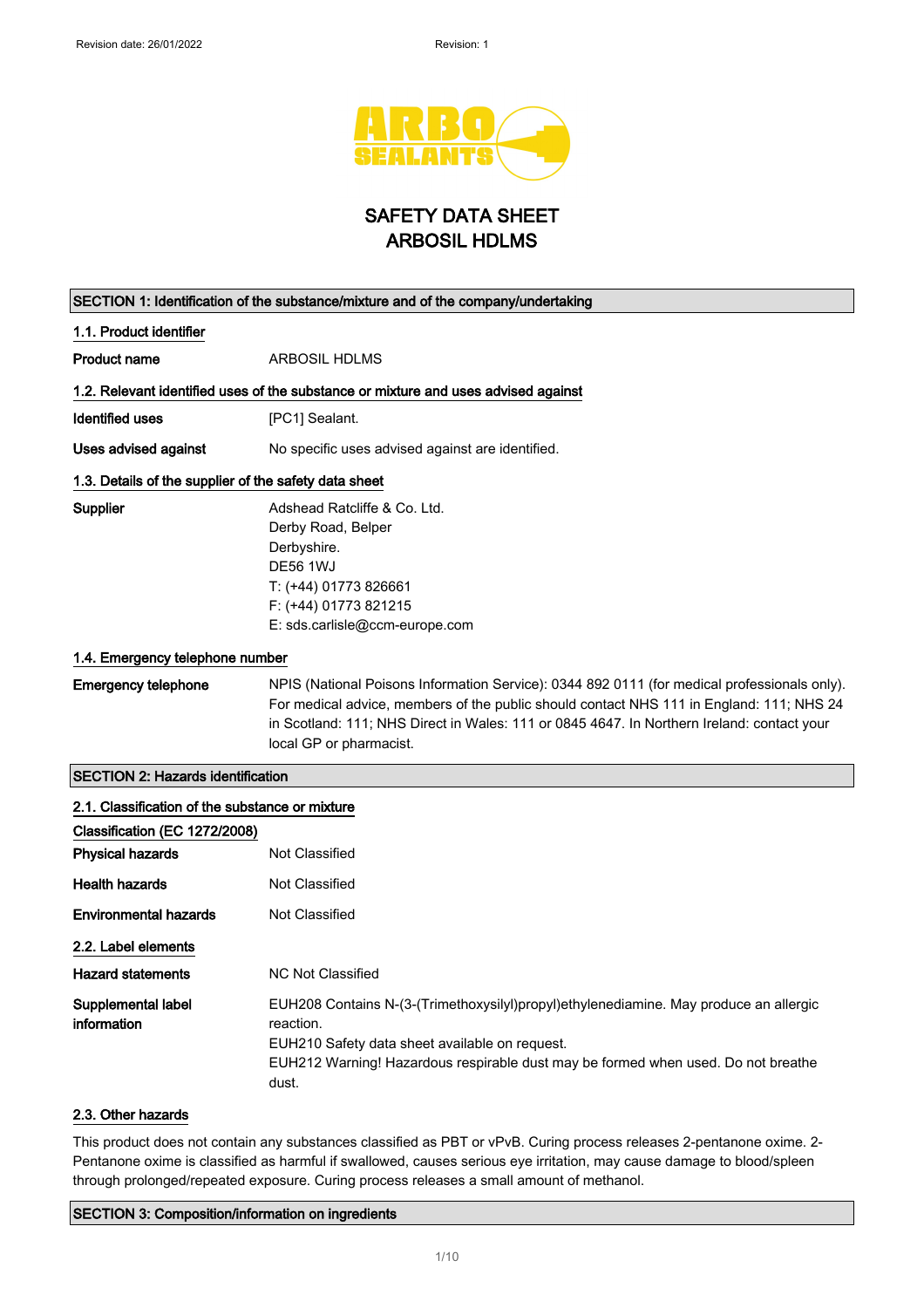#### 3.2. Mixtures

| O,O',O"-(Methylsilylidyne)trioxime 2-pentanone               |                                                                                                                                                                                                                                                                                                                                                                                                                                                                             | < 5%                                                 |
|--------------------------------------------------------------|-----------------------------------------------------------------------------------------------------------------------------------------------------------------------------------------------------------------------------------------------------------------------------------------------------------------------------------------------------------------------------------------------------------------------------------------------------------------------------|------------------------------------------------------|
| CAS number: 37859-55-5                                       | EC number: 484-460-1                                                                                                                                                                                                                                                                                                                                                                                                                                                        | REACH registration number: 01-<br>2120004323-76-XXXX |
| Classification<br>Acute Tox. 4 - H302<br>Eye Irrit. 2 - H319 |                                                                                                                                                                                                                                                                                                                                                                                                                                                                             |                                                      |
|                                                              | The full text for all hazard statements is displayed in Section 16.                                                                                                                                                                                                                                                                                                                                                                                                         |                                                      |
| <b>Composition comments</b>                                  | Light colours of this product may contain at least 1% of titanium dioxide but less than 1% of all<br>particles have a diameter $\leq 10$ µm therefore the classification Carc. 2; H351 does not apply.<br>The labelling statement, EUH212 ('Warning! Hazardous respirable dust may be formed when<br>used. Do not breathe dust') applies however considering the form and use of the product it is<br>unlikely that respirable dust will be generated.                      |                                                      |
| <b>SECTION 4: First aid measures</b>                         |                                                                                                                                                                                                                                                                                                                                                                                                                                                                             |                                                      |
| 4.1. Description of first aid measures                       |                                                                                                                                                                                                                                                                                                                                                                                                                                                                             |                                                      |
| <b>General information</b>                                   | If in doubt, get medical attention promptly. Show this Safety Data Sheet to the medical<br>personnel.                                                                                                                                                                                                                                                                                                                                                                       |                                                      |
| Inhalation                                                   | Move affected person to fresh air and keep warm and at rest in a position comfortable for<br>breathing. Loosen tight clothing such as collar, tie or belt. Get medical attention if symptoms<br>are severe or persist.                                                                                                                                                                                                                                                      |                                                      |
| Ingestion                                                    | Rinse mouth thoroughly with water. Get medical advice/attention if you feel unwell. Do not<br>induce vomiting unless under the direction of medical personnel.                                                                                                                                                                                                                                                                                                              |                                                      |
| <b>Skin contact</b>                                          | Rinse with water. If skin irritation or rash occurs: Get medical advice/attention.                                                                                                                                                                                                                                                                                                                                                                                          |                                                      |
| Eye contact                                                  | Remove any contact lenses and open eyelids wide apart. Rinse with water. Get medical<br>attention if any discomfort continues.                                                                                                                                                                                                                                                                                                                                              |                                                      |
| <b>Protection of first aiders</b>                            | First aid personnel should wear appropriate protective equipment during any rescue.                                                                                                                                                                                                                                                                                                                                                                                         |                                                      |
|                                                              | 4.2. Most important symptoms and effects, both acute and delayed                                                                                                                                                                                                                                                                                                                                                                                                            |                                                      |
| General information                                          | The severity of the symptoms described will vary dependent on the concentration and the<br>length of exposure. Curing process releases 2-pentanone oxime. 2-Pentanone oxime is<br>classified as harmful if swallowed, causes serious eye irritation, may cause damage to<br>blood/spleen through prolonged/repeated exposure. Curing process may release a small<br>amount of methanol which is irritating to mucous membranes and has skin drying and narcotic<br>effects. |                                                      |
| Inhalation                                                   | No specific symptoms known.                                                                                                                                                                                                                                                                                                                                                                                                                                                 |                                                      |
| Ingestion                                                    | No specific symptoms known.                                                                                                                                                                                                                                                                                                                                                                                                                                                 |                                                      |
| Skin contact                                                 | May cause an allergic skin reaction.                                                                                                                                                                                                                                                                                                                                                                                                                                        |                                                      |
| Eye contact                                                  | No specific symptoms known. May be slightly irritating to eyes.                                                                                                                                                                                                                                                                                                                                                                                                             |                                                      |
|                                                              | 4.3. Indication of any immediate medical attention and special treatment needed                                                                                                                                                                                                                                                                                                                                                                                             |                                                      |
| Notes for the doctor                                         | Treat symptomatically.                                                                                                                                                                                                                                                                                                                                                                                                                                                      |                                                      |
| <b>Specific treatments</b>                                   | Antidote for methanol poisoning is ethanol.                                                                                                                                                                                                                                                                                                                                                                                                                                 |                                                      |
| <b>SECTION 5: Firefighting measures</b>                      |                                                                                                                                                                                                                                                                                                                                                                                                                                                                             |                                                      |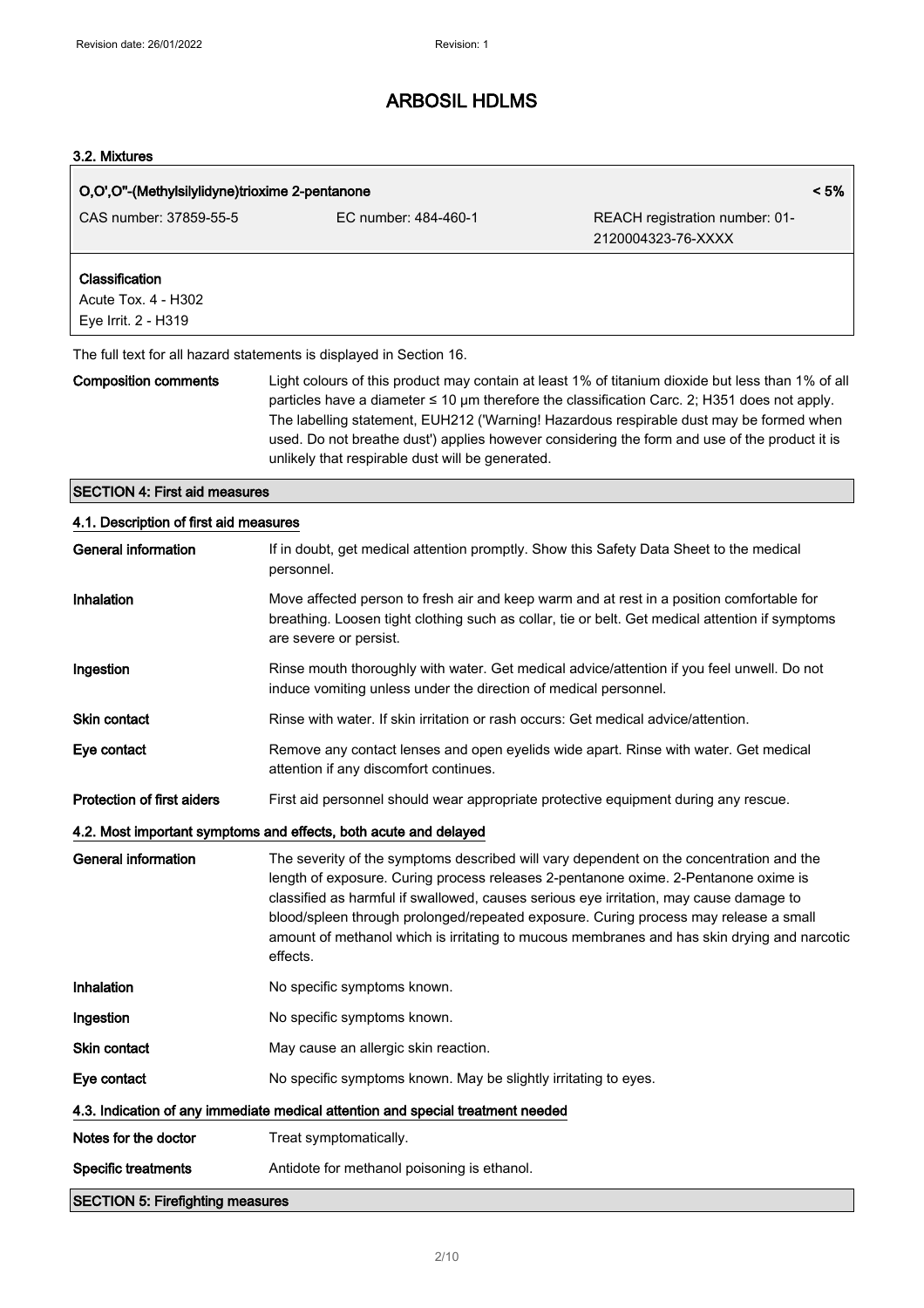### 5.1. Extinguishing media

| Suitable extinguishing media                               | The product is not flammable. Extinguish with alcohol-resistant foam, carbon dioxide, dry<br>powder or water fog. Use fire-extinguishing media suitable for the surrounding fire.                                                                                                                                                                                                                     |
|------------------------------------------------------------|-------------------------------------------------------------------------------------------------------------------------------------------------------------------------------------------------------------------------------------------------------------------------------------------------------------------------------------------------------------------------------------------------------|
| Unsuitable extinguishing<br>media                          | Do not use water jet as an extinguisher, as this will spread the fire.                                                                                                                                                                                                                                                                                                                                |
| 5.2. Special hazards arising from the substance or mixture |                                                                                                                                                                                                                                                                                                                                                                                                       |
| Specific hazards                                           | None known.                                                                                                                                                                                                                                                                                                                                                                                           |
| <b>Hazardous combustion</b><br>products                    | Thermal decomposition or combustion products may include the following substances:<br>Harmful gases or vapours.                                                                                                                                                                                                                                                                                       |
| 5.3. Advice for firefighters                               |                                                                                                                                                                                                                                                                                                                                                                                                       |
| Protective actions during<br>firefighting                  | Avoid breathing fire gases or vapours. Evacuate area. Cool containers exposed to heat with<br>water spray and remove them from the fire area if it can be done without risk. Cool containers<br>exposed to flames with water until well after the fire is out.                                                                                                                                        |
| Special protective equipment<br>for firefighters           | Wear positive-pressure self-contained breathing apparatus (SCBA) and appropriate protective<br>clothing. Firefighter's clothing conforming to European standard EN469 (including helmets,<br>protective boots and gloves) will provide a basic level of protection for chemical incidents.                                                                                                            |
| <b>SECTION 6: Accidental release measures</b>              |                                                                                                                                                                                                                                                                                                                                                                                                       |
|                                                            | 6.1. Personal precautions, protective equipment and emergency procedures                                                                                                                                                                                                                                                                                                                              |
| <b>Personal precautions</b>                                | No action shall be taken without appropriate training or involving any personal risk. Do not<br>touch or walk into spilled material. For personal protection, see Section 8.                                                                                                                                                                                                                          |
| 6.2. Environmental precautions                             |                                                                                                                                                                                                                                                                                                                                                                                                       |
| <b>Environmental precautions</b>                           | Avoid discharge into drains or watercourses or onto the ground.                                                                                                                                                                                                                                                                                                                                       |
| 6.3. Methods and material for containment and cleaning up  |                                                                                                                                                                                                                                                                                                                                                                                                       |
| Methods for cleaning up                                    | For personal protection, see Section 8. Clear up spills immediately and dispose of waste<br>safely. Collect spillage with a shovel and broom, or similar and reuse, if possible. Collect and<br>place in suitable waste disposal containers and seal securely. Flush contaminated area with<br>plenty of water. Wash thoroughly after dealing with a spillage. For waste disposal, see Section<br>13. |
| 6.4. Reference to other sections                           |                                                                                                                                                                                                                                                                                                                                                                                                       |
| Reference to other sections                                | For personal protection, see Section 8. See Section 11 for additional information on health<br>hazards. See Section 12 for additional information on ecological hazards. For waste disposal,<br>see Section 13.                                                                                                                                                                                       |
| <b>SECTION 7: Handling and storage</b>                     |                                                                                                                                                                                                                                                                                                                                                                                                       |
| 7.1. Precautions for safe handling                         |                                                                                                                                                                                                                                                                                                                                                                                                       |
| Usage precautions                                          | Read and follow manufacturer's recommendations. Wear protective clothing as described in<br>Section 8 of this safety data sheet. Keep away from food, drink and animal feeding stuffs.<br>Keep container tightly sealed when not in use.                                                                                                                                                              |
| Advice on general<br>occupational hygiene                  | Wash promptly if skin becomes contaminated. Take off contaminated clothing. Wash<br>contaminated clothing before reuse.                                                                                                                                                                                                                                                                               |
|                                                            | 7.2. Conditions for safe storage, including any incompatibilities                                                                                                                                                                                                                                                                                                                                     |
| <b>Storage precautions</b>                                 | Store away from incompatible materials (see Section 10). Keep only in the original container.<br>Keep container tightly closed, in a cool, well ventilated place. Keep containers upright. Protect<br>containers from damage.                                                                                                                                                                         |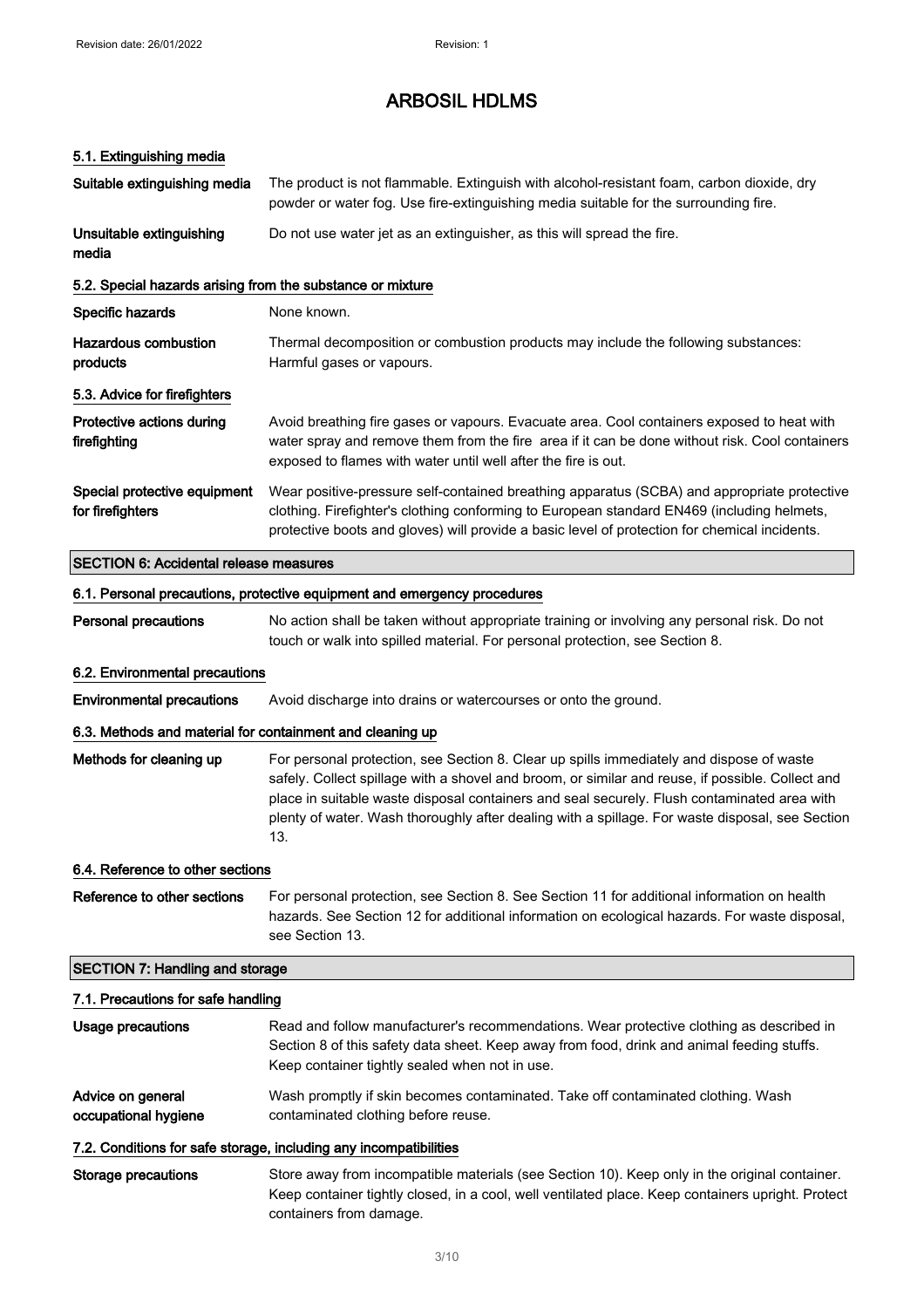#### 7.3. Specific end use(s)

Specific end use(s) The identified uses for this product are detailed in Section 1.2.

#### SECTION 8: Exposure controls/Personal protection

#### 8.1. Control parameters

#### Occupational exposure limits

#### Titanium dioxide

Long-term exposure limit (8-hour TWA): WEL 4 mg/m<sup>3</sup> respirable dust Long-term exposure limit (8-hour TWA): WEL 10 mg/m<sup>3</sup> inhalable dust

#### Dioctyltin dilaurate

Long-term exposure limit (8-hour TWA): WEL 0.1 mg/m<sup>3</sup> Short-term exposure limit (15-minute): WEL 0.2 mg/m<sup>3</sup> as Sn Sk

#### **Toluene**

Long-term exposure limit (8-hour TWA): WEL 50 ppm 191 mg/m<sup>3</sup> Short-term exposure limit (15-minute): WEL 100 ppm 384 mg/m<sup>3</sup> Sk

#### Methanol

Long-term exposure limit (8-hour TWA): WEL 200 ppm 266 mg/m<sup>3</sup> Short-term exposure limit (15-minute): WEL 250 ppm 333 mg/m<sup>3</sup> Sk

WEL = Workplace Exposure Limit. Sk = Can be absorbed through the skin.

#### O,O',O''-(Methylsilylidyne)trioxime 2-pentanone (CAS: 37859-55-5)

| <b>DNEL</b> | Workers - Inhalation; Long term systemic effects: 0.229 mg/m <sup>3</sup><br>Workers - Dermal; Long term systemic effects: 0.065 mg/kg                               |
|-------------|----------------------------------------------------------------------------------------------------------------------------------------------------------------------|
| <b>PNEC</b> | Fresh water; 0.1 mg/l<br>marine water; 0.01 mg/l<br>STP; 2.15 mg/l<br>Sediment (Freshwater); 0.569 mg/kg<br>Sediment (Marinewater); 0.057 mg/kg<br>Soil; 0.044 mg/kg |
|             | N-(3-(Trimethoxysilyl)propyl)ethylenediamine (CAS: 1760-24-3)                                                                                                        |
| <b>PNEC</b> | Fresh water; 0.062 mg/l<br>marine water; 0.006 mg/l<br>STP: 25 mg/l<br>Sediment (Freshwater); 0.22 mg/kg<br>Sediment (Marinewater); 0.022 mg/kg                      |
|             | Dioctyltin dilaurate (CAS: 3648-18-8)                                                                                                                                |
| <b>DNEL</b> | Workers - Inhalation; Long term systemic effects: 0.004 mg/m <sup>3</sup>                                                                                            |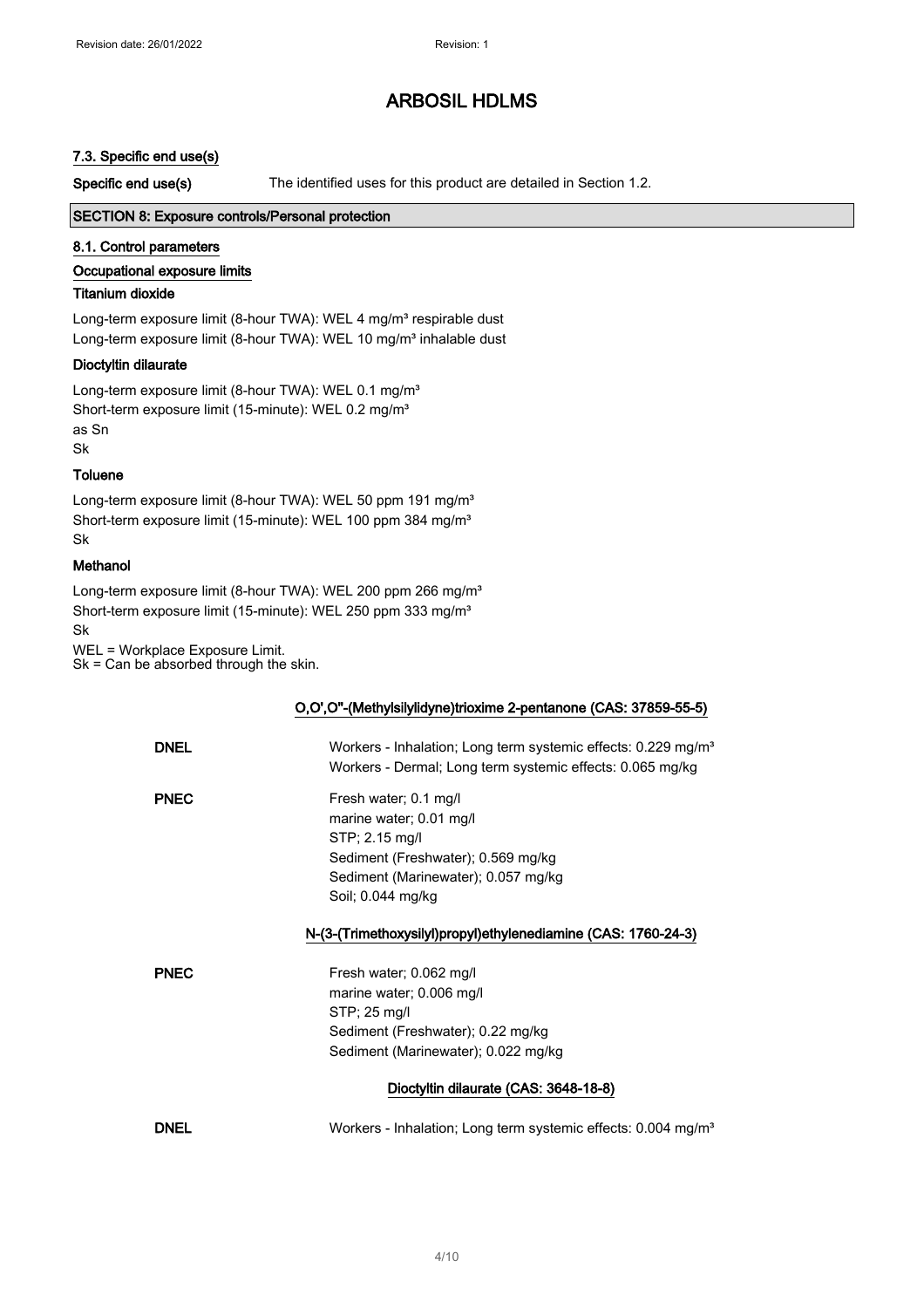| <b>PNEC</b>   | Fresh water; 0.002 µg/l<br>Fresh water, Intermittent release; 0.018 µg/l<br>marine water; 0.0002 µg/l<br>STP; 100 mg/l<br>Sediment (Freshwater); 0.028 mg/kg<br>Sediment (Marinewater); 0.003 mg/kg<br>Soil; 0.006 mg/kg<br>Oral (food); 0.02 mg/kg                                                                                                                                                                               |
|---------------|-----------------------------------------------------------------------------------------------------------------------------------------------------------------------------------------------------------------------------------------------------------------------------------------------------------------------------------------------------------------------------------------------------------------------------------|
|               | 2-Pentanone oxime (CAS: 623-40-5)                                                                                                                                                                                                                                                                                                                                                                                                 |
| <b>DNEL</b>   | Workers - Inhalation; Long term systemic effects: 51.54 mg/m <sup>3</sup><br>Workers - Dermal; Long term systemic effects: 0.097 mg/kg/day                                                                                                                                                                                                                                                                                        |
| <b>PNEC</b>   | Fresh water; 0.088 mg/l<br>Intermittent release; 0.88 mg/l<br>marine water; 0.009 mg/l<br>$STP$ ; 2 mg/l<br>Sediment (Freshwater);                                                                                                                                                                                                                                                                                                |
|               | Toluene (CAS: 108-88-3)                                                                                                                                                                                                                                                                                                                                                                                                           |
| <b>DNEL</b>   | Workers - Inhalation; Long term systemic effects: 192 mg/m <sup>3</sup><br>Workers - Inhalation; Short term systemic effects: 384 mg/m <sup>3</sup><br>Workers - Inhalation; Long term local effects: 192 mg/m <sup>3</sup><br>Workers - Inhalation; Short term systemic effects: 384 mg/m <sup>3</sup><br>Workers - Dermal; Long term systemic effects: 384 mg/kg/day                                                            |
| <b>PNEC</b>   | - Fresh water; 0.68 mg/l<br>- marine water; 0.68 mg/l<br>- Intermittent release; 0.68 mg/l<br>- STP; 13.61 mg/l<br>- Sediment (Freshwater); 16.39 mg/kg<br>- Sediment (Marinewater); 16.39 mg/kg<br>- Soil; 2.89 mg/kg                                                                                                                                                                                                            |
|               | Methanol (CAS: 67-56-1)                                                                                                                                                                                                                                                                                                                                                                                                           |
| <b>DNEL</b>   | Workers - Inhalation; Long term systemic effects: 130 mg/m <sup>3</sup><br>Workers - Inhalation; Short term systemic effects: 130 mg/m <sup>3</sup><br>Workers - Inhalation; Long term local effects: 130 mg/m <sup>3</sup><br>Workers - Inhalation; Short term local effects: 130 mg/m <sup>3</sup><br>Workers - Dermal; Long term systemic effects: 20 mg/kg/day<br>Workers - Dermal; Short term systemic effects: 20 mg/kg/day |
| ouro controlo |                                                                                                                                                                                                                                                                                                                                                                                                                                   |

### 8.2. Exposure controls





#### Appropriate engineering controls

Provide adequate ventilation. Observe any occupational exposure limits for the product or ingredients.

Eye/face protection Unless the assessment indicates a higher degree of protection is required, the following protection should be worn: Tight-fitting safety glasses.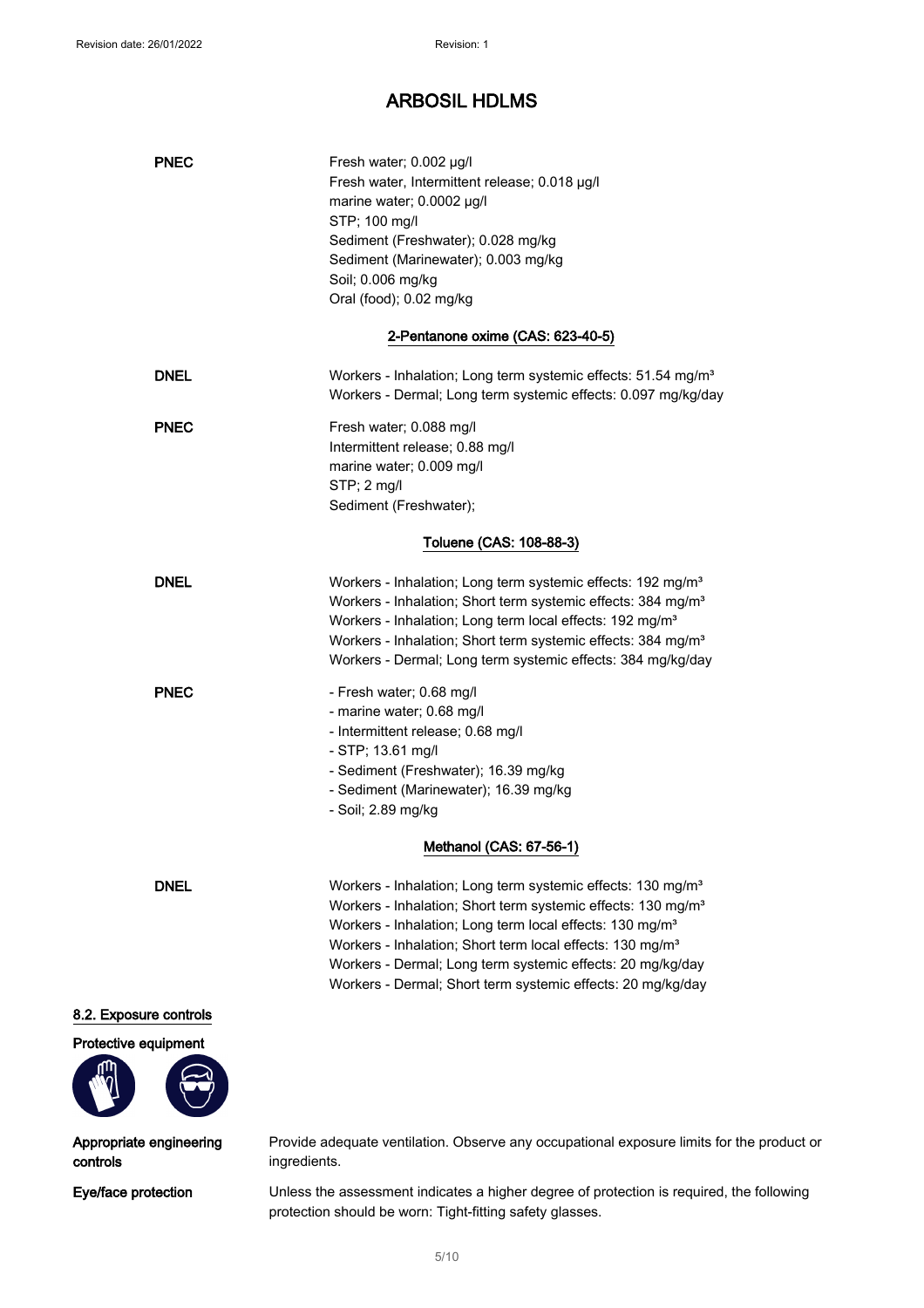| Hand protection                           | Wear protective gloves. The most suitable glove should be chosen in consultation with the<br>glove supplier/manufacturer, who can provide information about the breakthrough time of the<br>glove material.                                                                                                                                                                                                                                                                                                                                                                                                                                                         |
|-------------------------------------------|---------------------------------------------------------------------------------------------------------------------------------------------------------------------------------------------------------------------------------------------------------------------------------------------------------------------------------------------------------------------------------------------------------------------------------------------------------------------------------------------------------------------------------------------------------------------------------------------------------------------------------------------------------------------|
| Other skin and body<br>protection         | Wear appropriate clothing to prevent repeated or prolonged skin contact.                                                                                                                                                                                                                                                                                                                                                                                                                                                                                                                                                                                            |
| Hygiene measures                          | Wash after use and before eating, smoking and using the toilet. Do not eat, drink or smoke<br>when using this product.                                                                                                                                                                                                                                                                                                                                                                                                                                                                                                                                              |
| <b>Respiratory protection</b>             | Respiratory protection complying with an approved standard should be worn if a risk<br>assessment indicates inhalation of contaminants is possible. Ensure all respiratory protective<br>equipment is suitable for its intended use and is 'CE'-marked. Check that the respirator fits<br>tightly and the filter is changed regularly. Gas and combination filter cartridges should comply<br>with European Standard EN14387. Full face mask respirators with replaceable filter cartridges<br>should comply with European Standard EN136. Half mask and quarter mask respirators with<br>replaceable filter cartridges should comply with European Standard EN140. |
| <b>Environmental exposure</b><br>controls | Keep container tightly sealed when not in use.                                                                                                                                                                                                                                                                                                                                                                                                                                                                                                                                                                                                                      |

### SECTION 9: Physical and chemical properties

### 9.1. Information on basic physical and chemical properties

| Appearance                                      | Paste.                                      |
|-------------------------------------------------|---------------------------------------------|
| Colour                                          | Various colours.                            |
| Odour                                           | Slight.                                     |
| <b>Odour threshold</b>                          | Not determined.                             |
| pH                                              | pH (concentrated solution): Not applicable. |
| <b>Melting point</b>                            | Not applicable.                             |
| Initial boiling point and range                 | Not applicable.                             |
| Flash point                                     | Not applicable.                             |
| <b>Evaporation rate</b>                         | Not applicable.                             |
| <b>Evaporation factor</b>                       | Not applicable.                             |
| Upper/lower flammability or<br>explosive limits | Not applicable.                             |
| Vapour pressure                                 | Not applicable.                             |
| Vapour density                                  | Not applicable.                             |
| <b>Relative density</b>                         | 1.28 @ 20°C                                 |
| Solubility(ies)                                 | Insoluble in water.                         |
| <b>Partition coefficient</b>                    | Not applicable.                             |
| Auto-ignition temperature                       | Not applicable.                             |
| <b>Decomposition Temperature</b>                | Not determined.                             |
| <b>Viscosity</b>                                | $\sim$ 10,000 P @ 20°C                      |
| <b>Explosive properties</b>                     | Not applicable.                             |
| <b>Oxidising properties</b>                     | Not applicable.                             |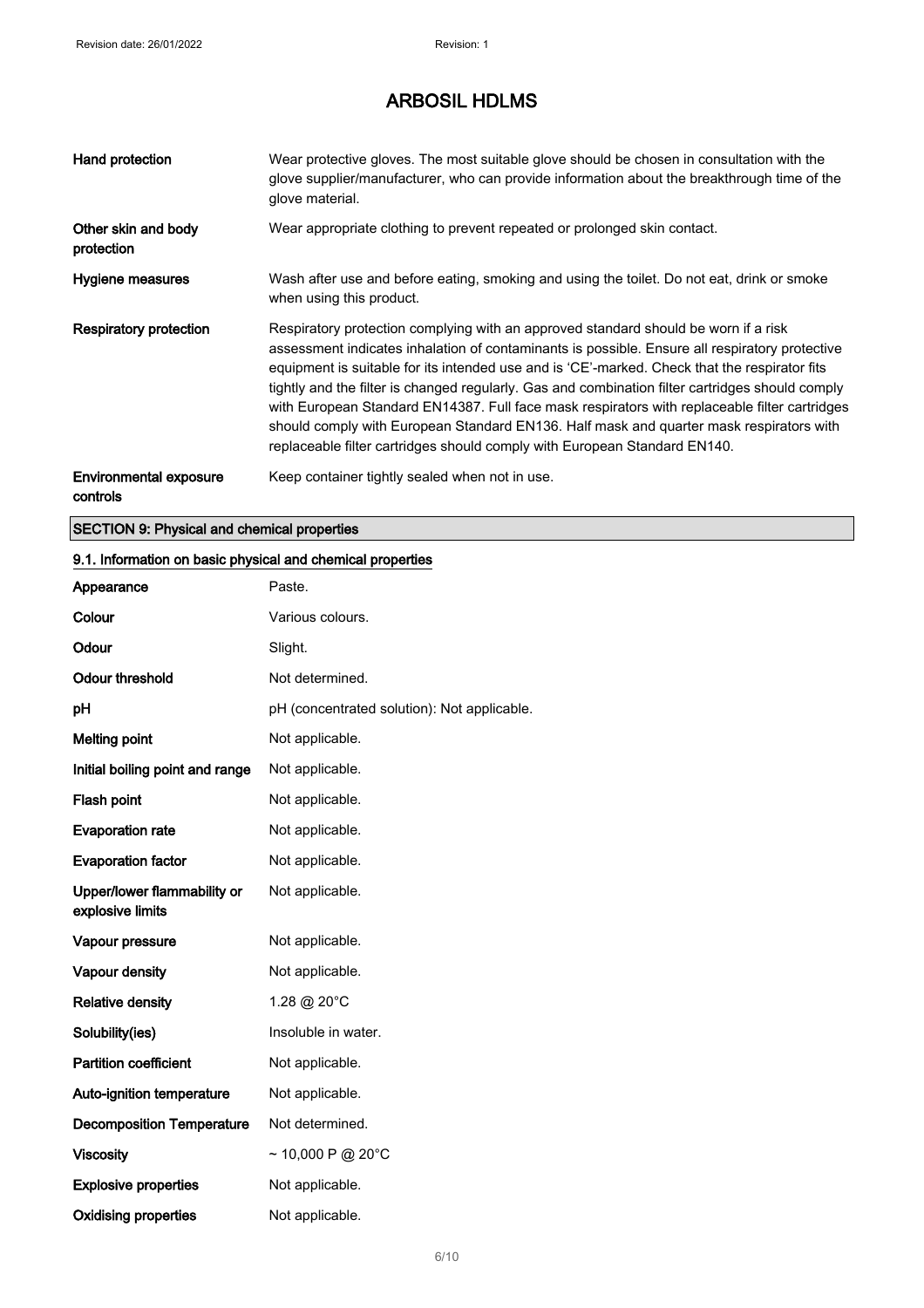#### 9.2. Other information

Other information Not available. SECTION 10: Stability and reactivity 10.1. Reactivity Reactivity See the other subsections of this section for further details. 10.2. Chemical stability Stability Stable at normal ambient temperatures and when used as recommended. Stable under the prescribed storage conditions. 10.3. Possibility of hazardous reactions Possibility of hazardous reactions No potentially hazardous reactions known. 10.4. Conditions to avoid Conditions to avoid There are no known conditions that are likely to result in a hazardous situation. 10.5. Incompatible materials Materials to avoid No specific material or group of materials is likely to react with the product to produce a hazardous situation. 10.6. Hazardous decomposition products Hazardous decomposition products Does not decompose when used and stored as recommended. Thermal decomposition or combustion products may include the following substances: Harmful gases or vapours. SECTION 11: Toxicological information 11.1. Information on toxicological effects Acute toxicity - oral Notes (oral LD<sub>so</sub>) Based on available data the classification criteria are not met. ATE oral (mg/kg) 32,352.5 Acute toxicity - dermal Notes (dermal LD<sub>so</sub>) Based on available data the classification criteria are not met. Acute toxicity - inhalation Notes (inhalation LC<sub>50</sub>) Based on available data the classification criteria are not met. Skin corrosion/irritation Animal data **Based on available data the classification criteria are not met.** Serious eye damage/irritation Serious eye damage/irritation Based on available data the classification criteria are not met. Respiratory sensitisation Respiratory sensitisation Based on available data the classification criteria are not met. Skin sensitisation Skin sensitisation **Based on available data the classification** criteria are not met. May cause sensitisation or allergic reactions in sensitive individuals. Germ cell mutagenicity Genotoxicity - in vitro **Based on available data the classification criteria are not met. Carcinogenicity**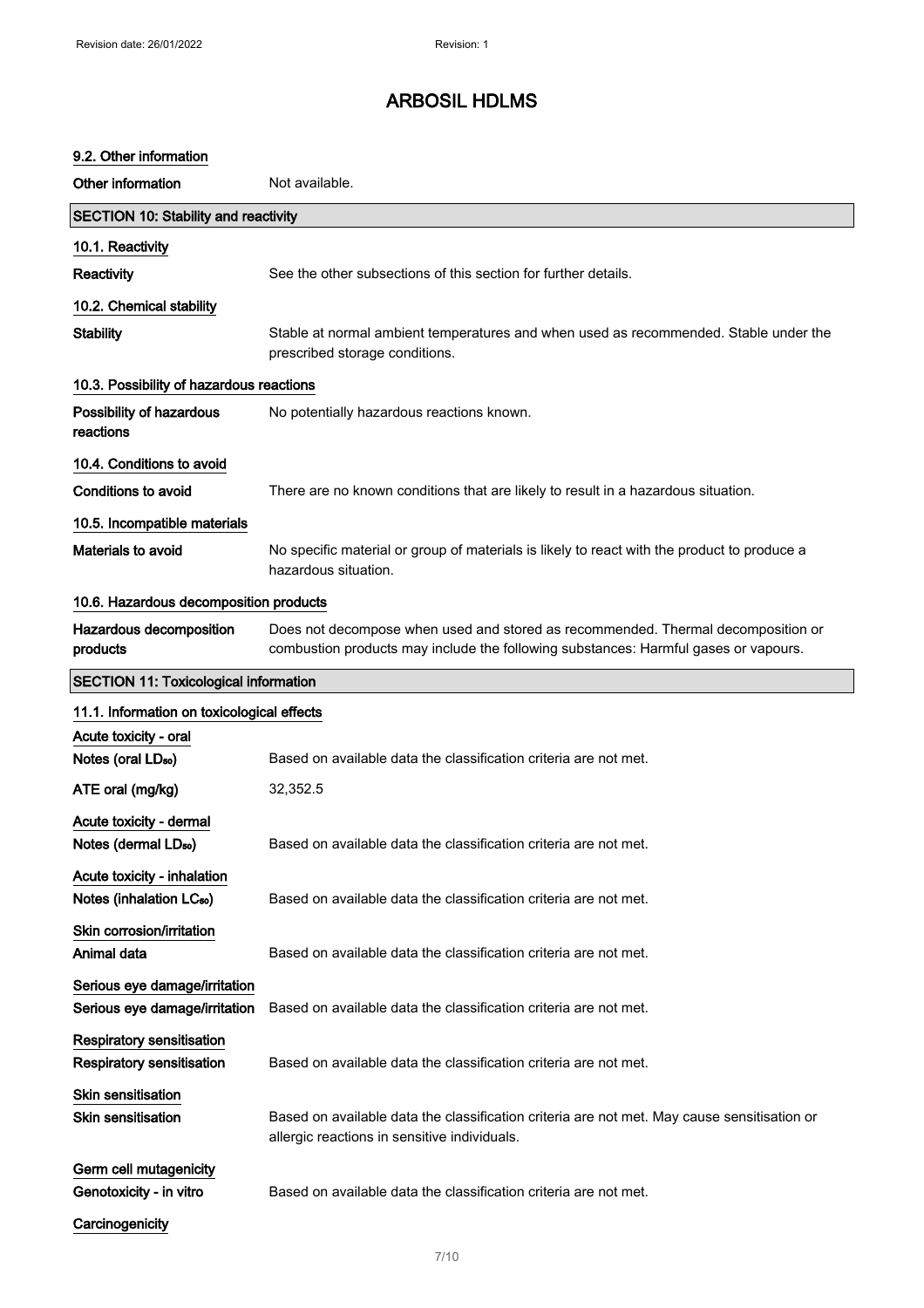| Carcinogenicity                                    | Based on available data the classification criteria are not met.                                                                                                                                                                                                                                                              |
|----------------------------------------------------|-------------------------------------------------------------------------------------------------------------------------------------------------------------------------------------------------------------------------------------------------------------------------------------------------------------------------------|
| Reproductive toxicity                              |                                                                                                                                                                                                                                                                                                                               |
| Reproductive toxicity - fertility                  | Based on available data the classification criteria are not met.                                                                                                                                                                                                                                                              |
| Reproductive toxicity -<br>development             | Based on available data the classification criteria are not met.                                                                                                                                                                                                                                                              |
| Specific target organ toxicity - single exposure   |                                                                                                                                                                                                                                                                                                                               |
| STOT - single exposure                             | Based on available data the classification criteria are not met.                                                                                                                                                                                                                                                              |
| Specific target organ toxicity - repeated exposure |                                                                                                                                                                                                                                                                                                                               |
| STOT - repeated exposure                           | Based on available data the classification criteria are not met.                                                                                                                                                                                                                                                              |
| <b>Aspiration hazard</b><br>Aspiration hazard      | Not relevant.                                                                                                                                                                                                                                                                                                                 |
| <b>General information</b>                         | The severity of the symptoms described will vary dependent on the concentration and the<br>length of exposure. Curing process releases 2-pentanone oxime. 2-Pentanone oxime is<br>classified as harmful if swallowed, causes serious eye irritation, may cause damage to<br>blood/spleen through prolonged/repeated exposure. |
| Inhalation                                         | No specific symptoms known.                                                                                                                                                                                                                                                                                                   |
| Ingestion                                          | No specific symptoms known.                                                                                                                                                                                                                                                                                                   |
| Skin contact                                       | May cause an allergic skin reaction.                                                                                                                                                                                                                                                                                          |
| Eye contact                                        | No specific symptoms known. May cause temporary eye irritation.                                                                                                                                                                                                                                                               |
| Route of exposure                                  | Ingestion Inhalation Skin and/or eye contact                                                                                                                                                                                                                                                                                  |
| <b>Target organs</b>                               | No specific target organs known.                                                                                                                                                                                                                                                                                              |
| <b>SECTION 12: Ecological information</b>          |                                                                                                                                                                                                                                                                                                                               |
| Ecotoxicity                                        | Not regarded as dangerous for the environment. However, large or frequent spills may have<br>hazardous effects on the environment. Curing process releases 2-pentanone oxime. 2-<br>Pentanone oxime is classified as harmful to aquatic life with long lasting effects.                                                       |
| 12.1. Toxicity                                     |                                                                                                                                                                                                                                                                                                                               |
| <b>Toxicity</b>                                    | Based on available data the classification criteria are not met.                                                                                                                                                                                                                                                              |
| 12.2. Persistence and degradability                |                                                                                                                                                                                                                                                                                                                               |
|                                                    | Persistence and degradability The degradability of the product is not known.                                                                                                                                                                                                                                                  |
| 12.3. Bioaccumulative potential                    |                                                                                                                                                                                                                                                                                                                               |
| <b>Bioaccumulative potential</b>                   | No data available on bioaccumulation.                                                                                                                                                                                                                                                                                         |
| <b>Partition coefficient</b>                       | Not applicable.                                                                                                                                                                                                                                                                                                               |
| 12.4. Mobility in soil                             |                                                                                                                                                                                                                                                                                                                               |
| <b>Mobility</b>                                    | No data available.                                                                                                                                                                                                                                                                                                            |
| 12.5. Results of PBT and vPvB assessment           |                                                                                                                                                                                                                                                                                                                               |
| Results of PBT and vPvB<br>assessment              | This product does not contain any substances classified as PBT or vPvB.                                                                                                                                                                                                                                                       |
| 12.6. Other adverse effects                        |                                                                                                                                                                                                                                                                                                                               |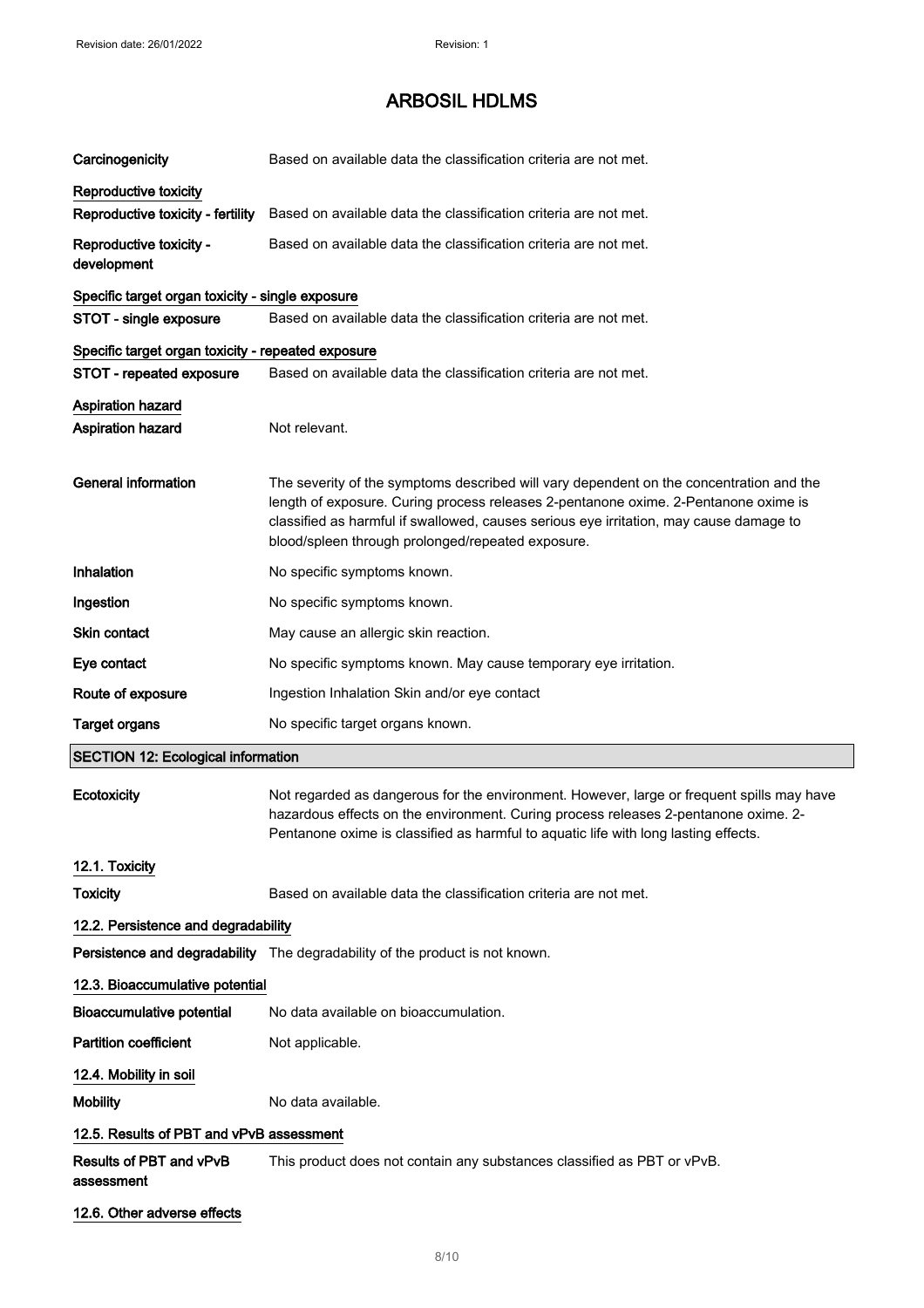# Other adverse effects None known. SECTION 13: Disposal considerations 13.1. Waste treatment methods General information The generation of waste should be minimised or avoided wherever possible. This material and its container must be disposed of in a safe way. When handling waste, the safety precautions applying to handling of the product should be considered. Care should be taken when handling emptied containers that have not been thoroughly cleaned or rinsed out. Empty containers or liners may retain some product residues and hence be potentially hazardous. Disposal methods Do not empty into drains. SECTION 14: Transport information General The product is not covered by international regulations on the transport of dangerous goods (IMDG, IATA, ADR/RID). 14.1. UN number Not applicable. 14.2. UN proper shipping name Not applicable. 14.3. Transport hazard class(es) No transport warning sign required. 14.4. Packing group Not applicable. 14.5. Environmental hazards Environmentally hazardous substance/marine pollutant No. 14.6. Special precautions for user Not applicable. 14.7. Transport in bulk according to Annex II of MARPOL and the IBC Code Transport in bulk according to Not applicable. Annex II of MARPOL 73/78 and the IBC Code SECTION 15: Regulatory information 15.1. Safety, health and environmental regulations/legislation specific for the substance or mixture National regulations **Health and Safety at Work etc. Act 1974** (as amended). The Carriage of Dangerous Goods and Use of Transportable Pressure Equipment Regulations 2009 (SI 2009 No. 1348) (as amended) ["CDG 2009"]. EH40/2005 Workplace exposure limits.

The Chemicals (Health and Safety) and Genetically Modified Organisms (Contained Use) (Amendment etc.) (EU Exit) Regulations 2019, UK SI 2019/720. The Chemicals (Health and Safety) and Genetically Modified Organisms (Contained Use) (Amendment etc.) (EU Exit) Regulations 2020, UK SI 2020/1567.

The REACH etc. (Amendment etc.) (EU Exit) Regulations 2019, UK SI 2019/758, UK SI 2019/858 and UK SI 2019/1144. The REACH etc. (Amendment etc.) (EU Exit) Regulations 2020, UK SI 2020/1577.